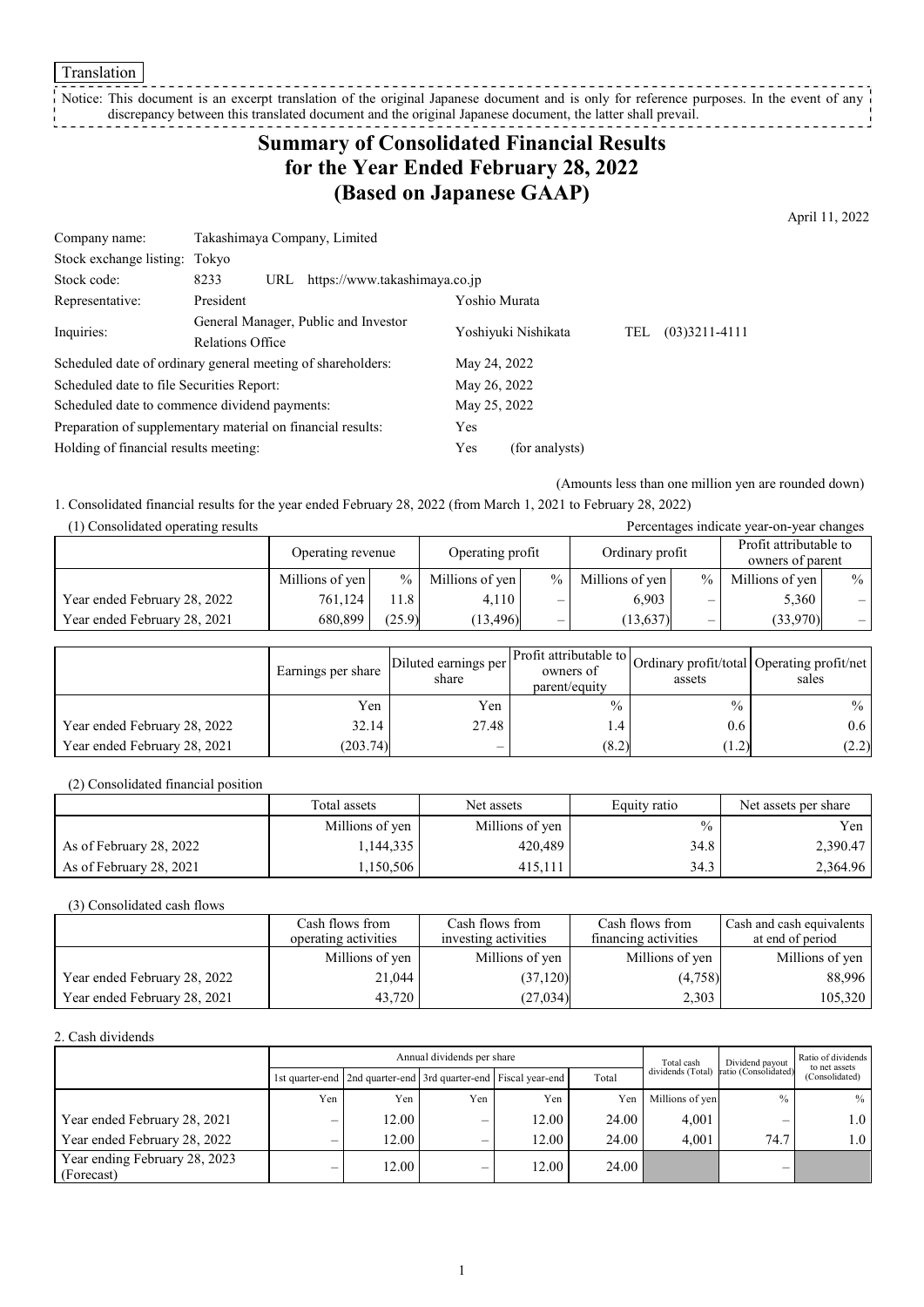3. Forecast of consolidated financial results for the year ending February 28, 2023 (from March 1, 2022 to February 28, 2023)

| Percentages indicate year-on-year changes |                   |        |                     |       |                     |       |                                            |               |                    |
|-------------------------------------------|-------------------|--------|---------------------|-------|---------------------|-------|--------------------------------------------|---------------|--------------------|
|                                           | Operating revenue |        | Operating profit    |       | Ordinary profit     |       | Profit attributable to<br>owners of parent |               | Earnings per share |
|                                           | Millions of yen   |        | $%$ Millions of yen |       | $%$ Millions of yen |       | $%$ Millions of yen                        | $\frac{0}{0}$ | Yen                |
| Six months ending<br>August 31, 2022      | 208,000           | (40.1) | 7,000               |       | 7.500               | –     | 5,500                                      | –             | 32.98              |
| Full year                                 | 431,500           | (43.3) | 17,500              | 325.7 | 16,000              | 131.8 | 10,000                                     | 86.6          | 59.97              |

No

#### 4. Notes

(1) Changes in significant subsidiaries during the year ended February 28, 2022

(changes in specified subsidiaries resulting in the change in scope of consolidation):

| (2) Changes in accounting policies, changes in accounting estimates, and restatement of prior period financial statements |     |
|---------------------------------------------------------------------------------------------------------------------------|-----|
| Changes in accounting policies due to revisions to accounting standards and other regulations:                            | No. |
| Changes in accounting policies due to other reasons:                                                                      | No  |
| Changes in accounting estimates:                                                                                          | No  |
| Restatement of prior period financial statements:                                                                         | No  |

(3) Number of issued shares (common shares)

Total number of issued shares at the end of the period (including treasury shares)

| As of February 28, 2022                            |  | 177,759,481 shares   As of February 28, 2021      | 177,759,481 shares |
|----------------------------------------------------|--|---------------------------------------------------|--------------------|
| Number of treasury shares at the end of the period |  |                                                   |                    |
| As of February 28, 2022                            |  | 11,027,076 shares As of February 28, 2021         | 11,026,374 shares  |
| Average number of shares during the period         |  |                                                   |                    |
| Year ended February 28, 2022                       |  | 166,733,003 shares   Year ended February 28, 2021 | 166,733,259 shares |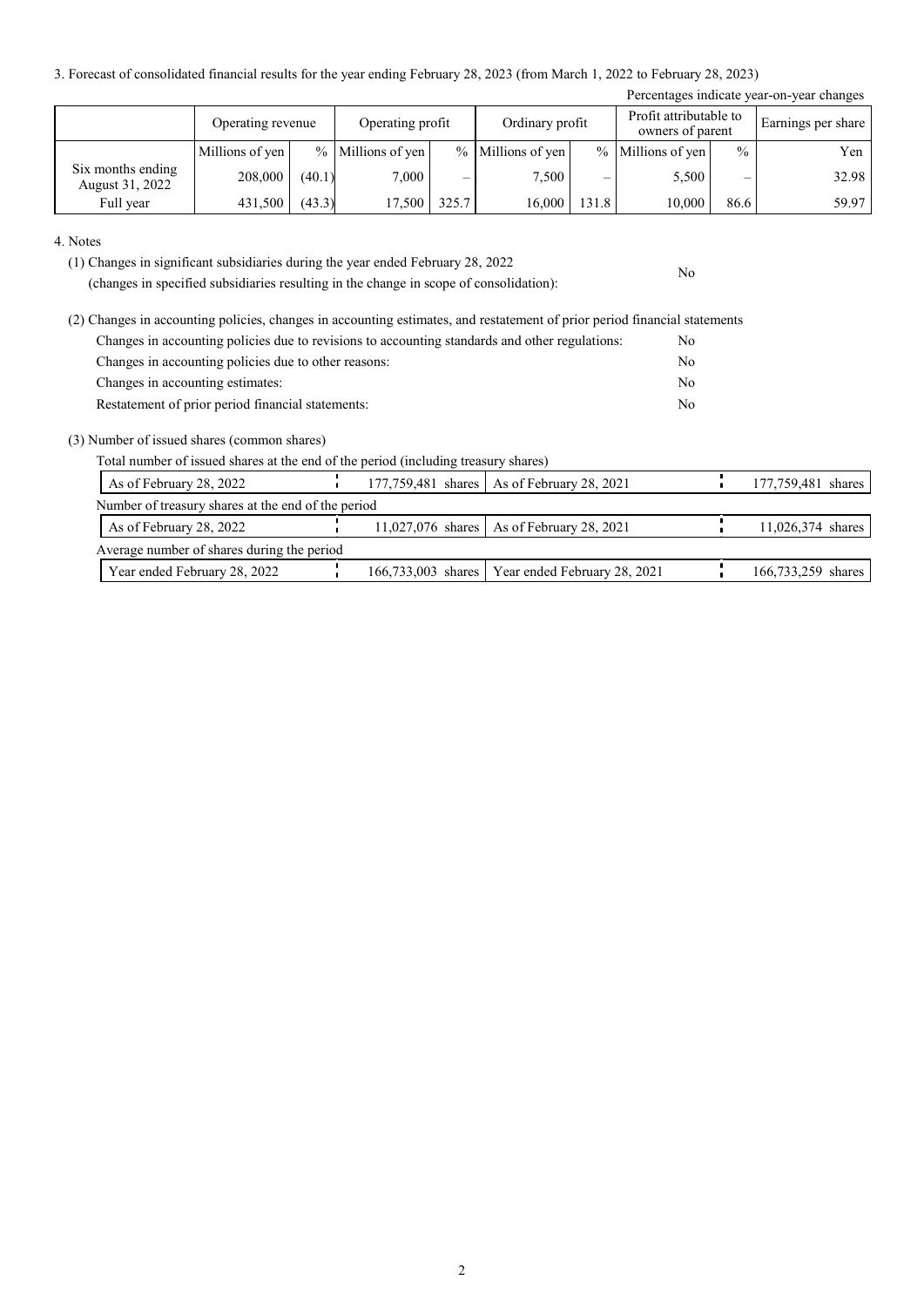# **Consolidated financial statements**

**Consolidated balance sheets**

|                                        |                         | (Millions of yen)       |
|----------------------------------------|-------------------------|-------------------------|
|                                        | As of February 28, 2021 | As of February 28, 2022 |
| Assets                                 |                         |                         |
| Current assets                         |                         |                         |
| Cash and deposits                      | 106,675                 | 90,672                  |
| Notes and accounts receivable - trade  | 100,682                 | 96,120                  |
| <b>Securities</b>                      | 8                       |                         |
| Merchandise and finished goods         | 41,843                  | 37,867                  |
| Work in process                        | 327                     | 324                     |
| Raw materials and supplies             | 1,139                   | 1,107                   |
| Other                                  | 33,595                  | 44,424                  |
| Allowance for doubtful accounts        | (664)                   | (687)                   |
| Total current assets                   | 283,607                 | 269,828                 |
| Non-current assets                     |                         |                         |
| Property, plant and equipment          |                         |                         |
| Buildings and structures, net          | 184,000                 | 188,758                 |
| Machinery, equipment and vehicles, net | 376                     | 463                     |
| Tools, furniture and fixtures, net     | 13,610                  | 11,971                  |
| Land                                   | 411,031                 | 418,387                 |
| Leased assets, net                     | 3,139                   | 2,569                   |
| Construction in progress               | 17,095                  | 8,863                   |
| Right of use assets, net               | 77,281                  | 75,291                  |
| Total property, plant and equipment    | 706,535                 | 706,306                 |
| Intangible assets                      |                         |                         |
| Leasehold interests in land            | 10,070                  | 10,603                  |
| Right of use assets                    | 4,673                   | 5,973                   |
| Goodwill                               | 2,354                   | 2,380                   |
| Other                                  | 19,341                  | 16,973                  |
| Total intangible assets                | 36,439                  | 35,931                  |
| Investments and other assets           |                         |                         |
| Investment securities                  | 75,222                  | 74,563                  |
| Guarantee deposits                     | 26,562                  | 27,926                  |
| Deferred tax assets                    | 19,959                  | 26,375                  |
| Other                                  | 4,740                   | 5,614                   |
| Allowance for doubtful accounts        | (2,562)                 | (2,210)                 |
| Total investments and other assets     | 123,923                 | 132,269                 |
| Total non-current assets               | 866,899                 | 874,507                 |
| Total assets                           | 1,150,506               | 1,144,335               |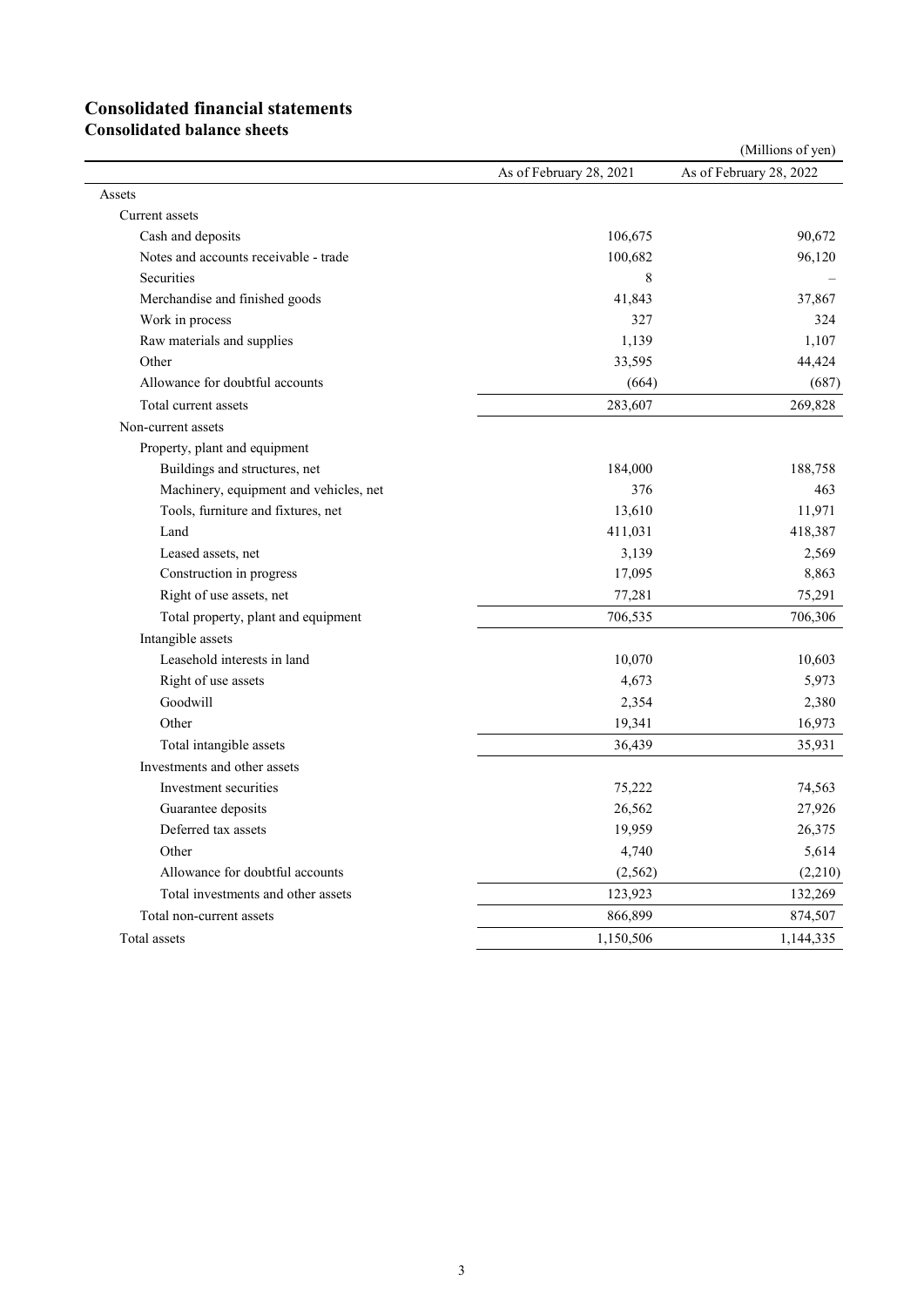|                                                            |                         | (Millions of yen)       |
|------------------------------------------------------------|-------------------------|-------------------------|
|                                                            | As of February 28, 2021 | As of February 28, 2022 |
| Liabilities                                                |                         |                         |
| Current liabilities                                        |                         |                         |
| Notes and accounts payable - trade                         | 86,965                  | 93,698                  |
| Short-term borrowings                                      | 28,220                  | 18,160                  |
| Current portion of bonds payable                           | 10,090                  | 55                      |
| Commercial papers                                          | 10,000                  |                         |
| Lease obligations                                          | 7,981                   | 8,942                   |
| Income taxes payable                                       | 8,356                   | 1,040                   |
| Advances received                                          | 112,897                 | 118,105                 |
| Gift certificates                                          | 54,074                  | 58,206                  |
| Deposits received                                          | 26,030                  | 23,936                  |
| Provision for point card certificates                      | 2,427                   | 944                     |
| Allowance for loss on repair construction of building      | 3,661                   |                         |
| Other                                                      | 51,918                  | 29,726                  |
| Total current liabilities                                  | 402,625                 | 352,815                 |
| Non-current liabilities                                    |                         |                         |
| Bonds payable                                              | 60,277                  | 80,203                  |
| Long-term borrowings                                       | 98,565                  | 116,345                 |
| Lease obligations                                          | 78,409                  | 78,529                  |
| Asset retirement obligations                               | 5,028                   | 5,451                   |
| Retirement benefit liability                               | 53,083                  | 51,556                  |
| Provision for retirement benefits for directors (and other |                         |                         |
| officers)                                                  | 310                     | 256                     |
| Provision for environmental measures                       | 241                     | 82                      |
| Deferred tax liabilities                                   | 1,650                   | 2,055                   |
| Deferred tax liabilities for land revaluation              | 9,050                   | 9,050                   |
| Other                                                      | 26,153                  | 27,499                  |
| Total non-current liabilities                              | 332,769                 | 371,030                 |
| <b>Total liabilities</b>                                   | 735,395                 | 723,846                 |
| Net assets                                                 |                         |                         |
| Shareholders' equity                                       |                         |                         |
| Share capital                                              | 66,025                  | 66,025                  |
| Capital surplus                                            | 54,790                  | 54,790                  |
| Retained earnings                                          | 270,615                 | 271,973                 |
| Treasury shares                                            | (15,993)                | (15,994)                |
| Total shareholders' equity                                 | 375,437                 | 376,795                 |
| Accumulated other comprehensive income                     |                         |                         |
| Valuation difference on available-for-sale securities      | 8,873                   | 7,429                   |
| Deferred gains or losses on hedges                         | 1                       | (0)                     |
| Revaluation reserve for land                               | 2,945                   | 2,945                   |
| Foreign currency translation adjustment                    | 5,969                   | 10,995                  |
| Remeasurements of defined benefit plans                    | 1,089                   | 403                     |
| Total accumulated other comprehensive income               | 18,879                  | 21,773                  |
|                                                            |                         |                         |
| Non-controlling interests                                  | 20,793                  | 21,919                  |
| Total net assets                                           | 415,111                 | 420,489                 |
| Total liabilities and net assets                           | 1,150,506               | 1,144,335               |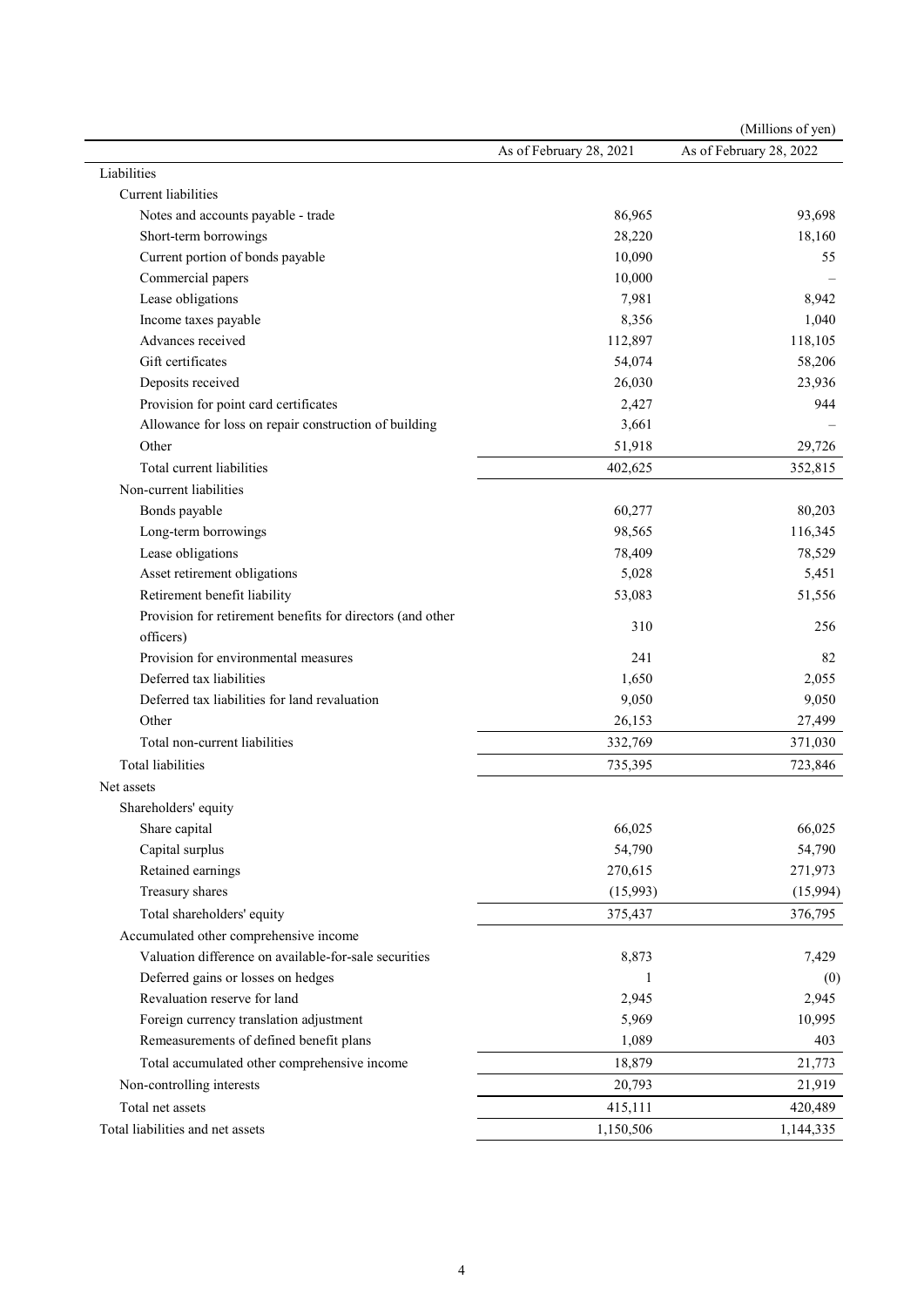|                                                                |                   | (Millions of yen) |
|----------------------------------------------------------------|-------------------|-------------------|
|                                                                | Fiscal year ended | Fiscal year ended |
|                                                                | February 28, 2021 | February 28, 2022 |
| Operating revenue                                              | 680,899           | 761,124           |
| Net sales                                                      | 620,885           | 695,693           |
| Cost of sales                                                  | 471,620           | 527,980           |
| Gross profit                                                   | 149,265           | 167,713           |
| Other operating revenue                                        | 60,013            | 65,430            |
| Operating gross profit                                         | 209,278           | 233,143           |
| Selling, general and administrative expenses                   |                   |                   |
| Advertising expenses                                           | 17,231            | 23,050            |
| Provision for point card certificates                          | 2,427             | 944               |
| Distribution and operational expense                           | 30,402            | 29,546            |
| Supplies expenses                                              | 2,625             | 2,712             |
| Provision of allowance for doubtful accounts                   | 1,003             | 547               |
| Remuneration, salaries and allowances for directors (and other |                   |                   |
| officers)                                                      | 60,325            | 59,286            |
| Retirement benefit expenses                                    | 1,960             | 1,473             |
| Provision for retirement benefits for directors (and other     | 58                | 46                |
| officers)                                                      |                   |                   |
| Welfare expenses                                               | 13,706            | 12,876            |
| Heating and lighting expenses                                  | 8,636             | 8,914             |
| Commission expenses                                            | 5,903             | 7,302             |
| Rent expenses on real estate                                   | 20,473            | 21,937            |
| Rent expenses on machines                                      | 886               | 923               |
| Depreciation                                                   | 27,954            | 31,411            |
| Amortization of goodwill                                       | 227               | 240               |
| Other                                                          | 28,951            | 27,818            |
| Total selling, general and administrative expenses             | 222,775           | 229,033           |
| Operating profit (loss)                                        | (13, 496)         | 4,110             |
| Non-operating income                                           |                   |                   |
| Interest income                                                | 517               | 425               |
| Dividend income                                                | 1,148             | 1,181             |
| Subsidy income                                                 | 1,629             | 3,076             |
| Foreign exchange gains                                         | 111               | 1,023             |
| Share of profit of entities accounted for using equity method  | 1,012             | 1,462             |
| Other                                                          | 792               | 710               |
| Total non-operating income                                     | 5,211             | 7,880             |
| Non-operating expenses                                         |                   |                   |
| Interest expenses                                              | 4,736             | 4,651             |
| Provision for loss on repair construction of building          | 145               |                   |
| Other                                                          | 470               | 436               |
| Total non-operating expenses                                   | 5,351             | 5,087             |
| Ordinary profit (loss)                                         | (13, 637)         | 6,903             |

### **Consolidated statements of income and consolidated statements of comprehensive income Consolidated statements of income**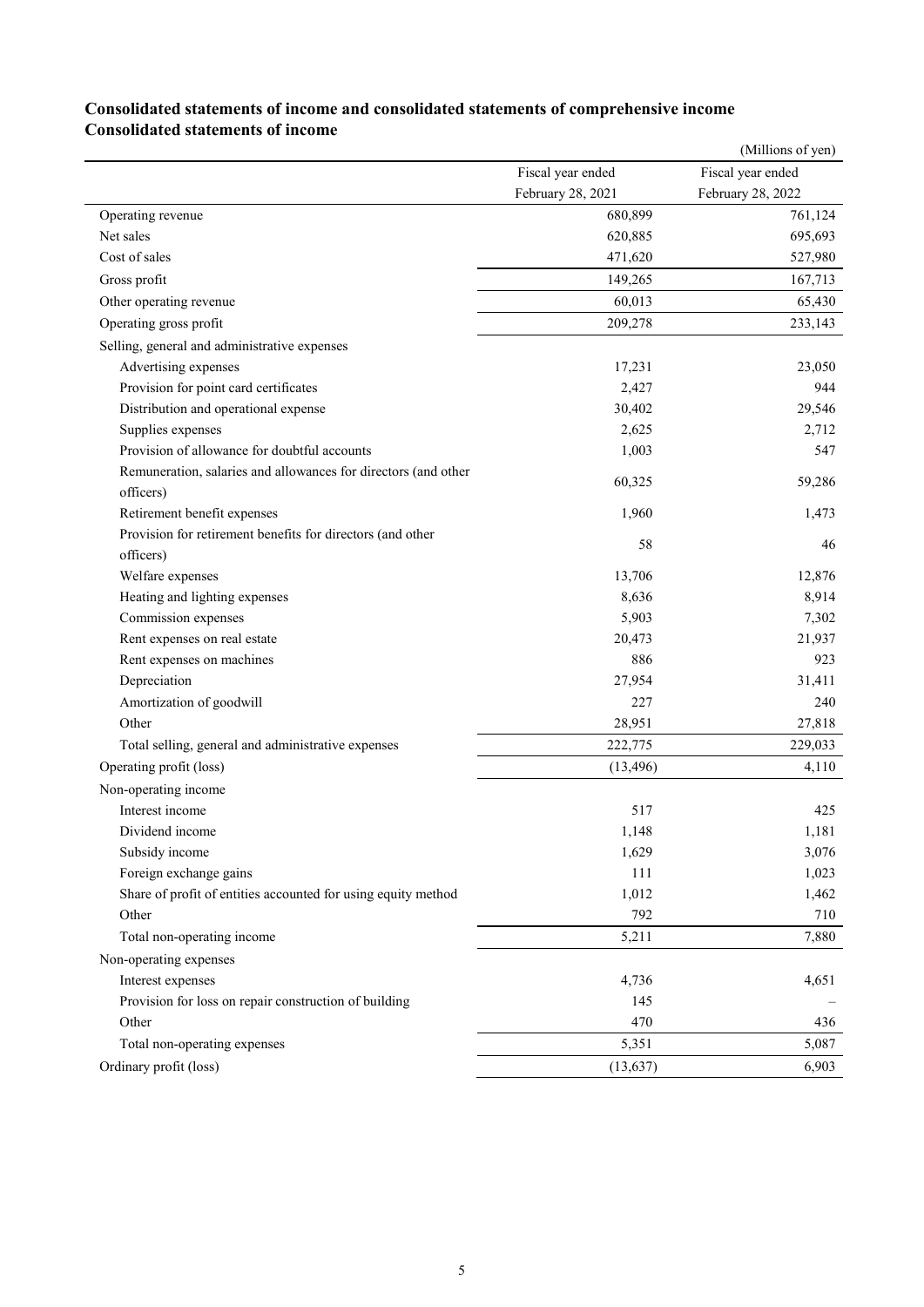|                                                  |                   | (Millions of yen) |
|--------------------------------------------------|-------------------|-------------------|
|                                                  | Fiscal year ended | Fiscal year ended |
|                                                  | February 28, 2021 | February 28, 2022 |
| Extraordinary income                             |                   |                   |
| Gain on sale of non-current assets               |                   | 126               |
| Subsidy Income                                   | 3,249             | 1,110             |
| Gain on forgiveness of lease obligations         | 1,680             | 467               |
| Gain on sale of investment securities            | 13                | 2,501             |
| Gain on forgiveness of debts                     |                   | 313               |
| Other                                            | 159               | 8                 |
| Total extraordinary income                       | 5,104             | 4,527             |
| <b>Extraordinary losses</b>                      |                   |                   |
| Loss on retirement of non-current assets         | 1,868             | 2,883             |
| Loss on valuation of investment securities       | 3,348             |                   |
| Impairment losses                                | 6,846             | 2,619             |
| Loss related to COVID-19                         | 10,321            | 2,207             |
| Other                                            | 921               | 52                |
| Total extraordinary losses                       | 23,306            | 7,763             |
| Profit (loss) before income taxes                | (31,838)          | 3,667             |
| Income taxes - current                           | 4,152             | 2,644             |
| Income taxes - deferred                          | (2,869)           | (5,029)           |
| Total income taxes                               | 1,282             | (2, 384)          |
| Profit (loss)                                    | (33, 121)         | 6,052             |
| Profit attributable to non-controlling interests | 849               | 691               |
| Profit (loss) attributable to owners of parent   | (33,970)          | 5,360             |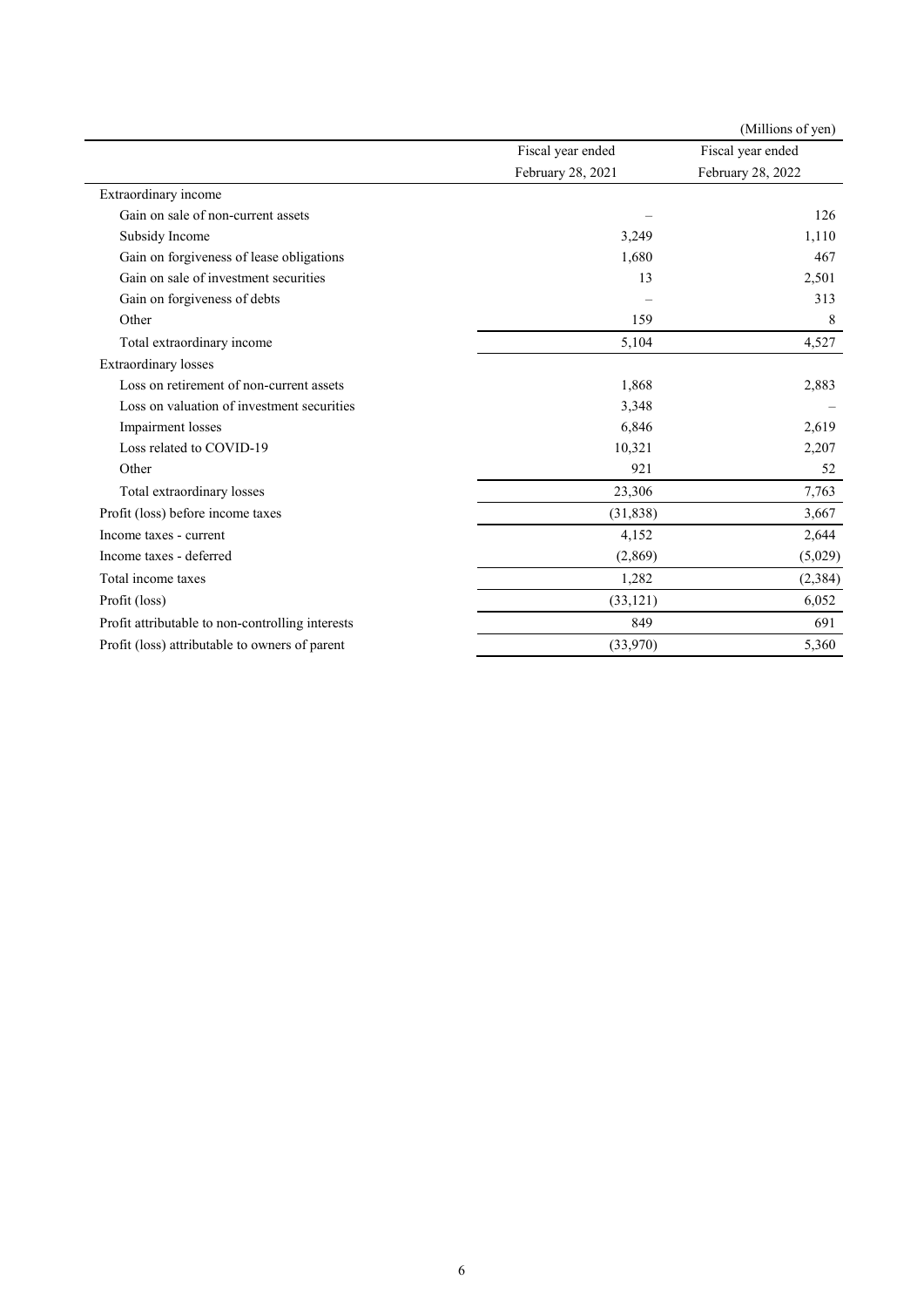# **Consolidated statements of comprehensive income**

|                                                           |                   | (Millions of yen) |
|-----------------------------------------------------------|-------------------|-------------------|
|                                                           | Fiscal year ended | Fiscal year ended |
|                                                           | February 28, 2021 | February 28, 2022 |
| Profit (loss)                                             | (33, 121)         | 6,052             |
| Other comprehensive income                                |                   |                   |
| Valuation difference on available-for-sale securities     | 3,415             | (1,621)           |
| Deferred gains or losses on hedges                        |                   | (1)               |
| Revaluation reserve for land                              | (2,792)           |                   |
| Foreign currency translation adjustment                   | (2,844)           | 3,990             |
| Remeasurements of defined benefit plans, net of tax       | 701               | (790)             |
| Share of other comprehensive income of entities accounted |                   |                   |
| for using equity method                                   | (1,229)           | 2,121             |
| Total other comprehensive income                          | (2,746)           | 3,697             |
| Comprehensive income                                      | (35,867)          | 9,750             |
| Comprehensive income attributable to                      |                   |                   |
| Comprehensive income attributable to owners of parent     | (36, 148)         | 8,254             |
| Comprehensive income attributable to non-controlling      |                   |                   |
| interests                                                 | 280               | 1,495             |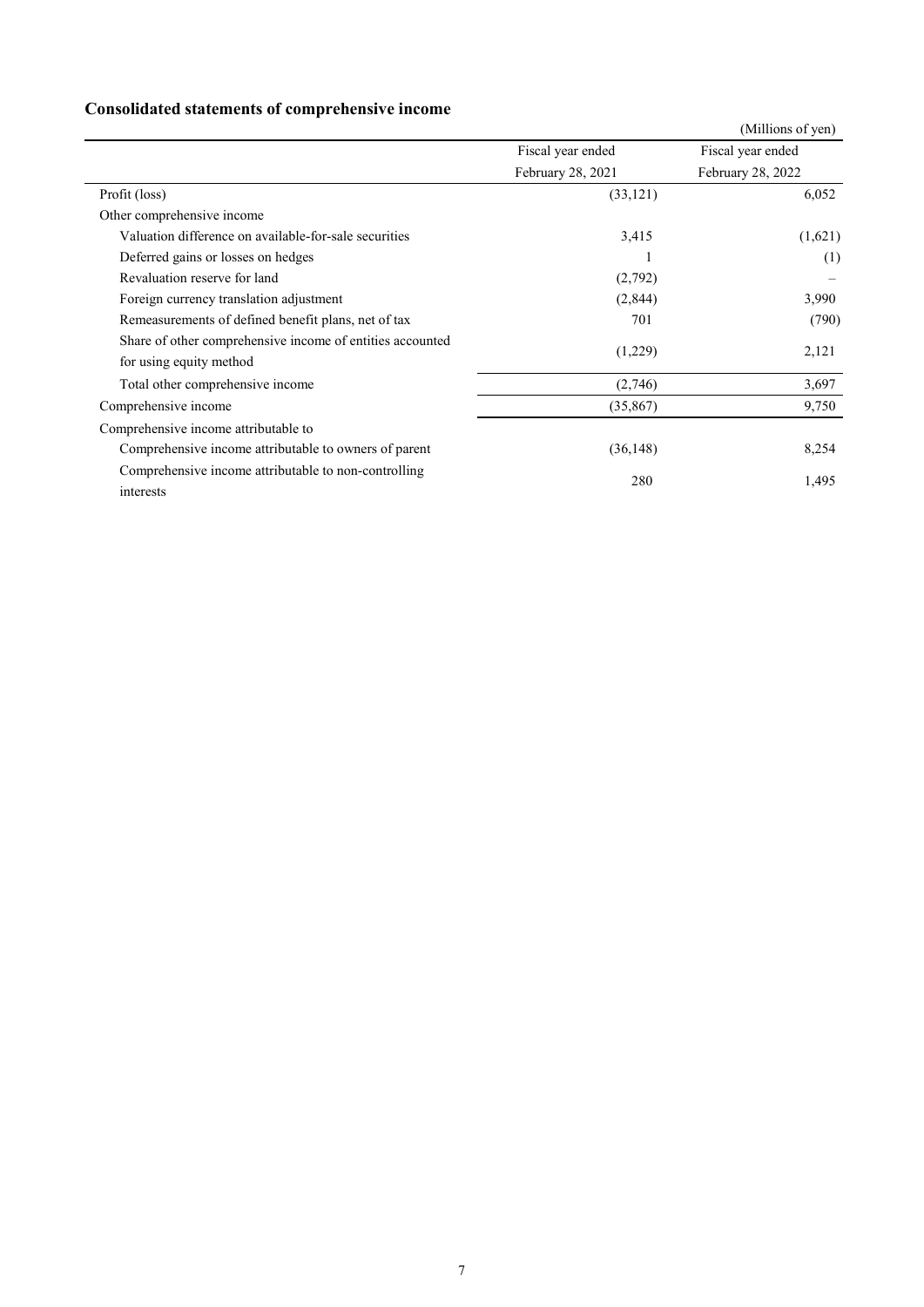# **Consolidated statements of changes in equity**

Fiscal year ended February 28, 2021

|                                                                                                 | Shareholders' equity     |                 |                   |                 |                               |  |  |
|-------------------------------------------------------------------------------------------------|--------------------------|-----------------|-------------------|-----------------|-------------------------------|--|--|
|                                                                                                 | Share capital            | Capital surplus | Retained earnings | Treasury shares | Total shareholders'<br>equity |  |  |
| Balance at beginning of period                                                                  | 66,025                   | 55,026          | 308,397           | (15,993)        | 413,456                       |  |  |
| Changes during period                                                                           |                          |                 |                   |                 |                               |  |  |
| Dividends of surplus                                                                            |                          |                 | (4,001)           |                 | (4,001)                       |  |  |
| Profit (loss) attributable to<br>owners of parent                                               |                          |                 | (33,970)          |                 | (33,970)                      |  |  |
| Purchase of treasury stock<br>and disposal of treasury stock                                    |                          | (0)             |                   | (0)             | (0)                           |  |  |
| Reversal of revaluation<br>reserve for land                                                     |                          |                 | 189               |                 | 189                           |  |  |
| Change in ownership interest<br>of parent due to transactions<br>with non-controlling interests |                          | (235)           |                   |                 | (235)                         |  |  |
| Net changes in items other<br>than shareholders' equity                                         |                          |                 |                   |                 |                               |  |  |
| Total changes during period                                                                     | $\overline{\phantom{0}}$ | (235)           | (37, 782)         | (0)             | (38,018)                      |  |  |
| Balance at end of period                                                                        | 66,025                   | 54,790          | 270,615           | (15,993)        | 375,437                       |  |  |

|                                                                                                 | Accumulated other comprehensive income                             |                                             |                                    |                                                  |                                               |                                                          |                                  |                     |
|-------------------------------------------------------------------------------------------------|--------------------------------------------------------------------|---------------------------------------------|------------------------------------|--------------------------------------------------|-----------------------------------------------|----------------------------------------------------------|----------------------------------|---------------------|
|                                                                                                 | Valuation<br>difference on<br>available-for-<br>sale<br>securities | Deferred<br>gains or<br>losses on<br>hedges | Revaluation<br>reserve for<br>land | Foreign<br>currency<br>translation<br>adjustment | Remeasurements<br>of defined<br>benefit plans | Total<br>accumulated<br>other<br>comprehensive<br>income | Non-<br>controlling<br>interests | Total net<br>assets |
| Balance at beginning of period                                                                  | 5,990                                                              | (0)                                         | 5,926                              | 8,948                                            | 381                                           | 21,247                                                   | 21,168                           | 455,871             |
| Changes during period                                                                           |                                                                    |                                             |                                    |                                                  |                                               |                                                          |                                  |                     |
| Dividends of surplus                                                                            |                                                                    |                                             |                                    |                                                  |                                               |                                                          |                                  | (4,001)             |
| Profit (loss) attributable to<br>owners of parent                                               |                                                                    |                                             |                                    |                                                  |                                               |                                                          |                                  | (33,970)            |
| Purchase of treasury stock<br>and disposal of treasury stock                                    |                                                                    |                                             |                                    |                                                  |                                               |                                                          |                                  | (0)                 |
| Reversal of revaluation<br>reserve for land                                                     |                                                                    |                                             |                                    |                                                  |                                               |                                                          |                                  | 189                 |
| Change in ownership interest<br>of parent due to transactions<br>with non-controlling interests |                                                                    |                                             |                                    |                                                  |                                               |                                                          |                                  | (235)               |
| Net changes in items other<br>than shareholders' equity                                         | 2,883                                                              |                                             | (2,981)                            | (2,979)                                          | 708                                           | (2,367)                                                  | (374)                            | (2,741)             |
| Total changes during period                                                                     | 2,883                                                              | 1                                           | (2,981)                            | (2,979)                                          | 708                                           | (2,367)                                                  | (374)                            | (40,759)            |
| Balance at end of period                                                                        | 8,873                                                              | 1                                           | 2,945                              | 5,969                                            | 1,089                                         | 18,879                                                   | 20,793                           | 415,111             |

(Millions of yen)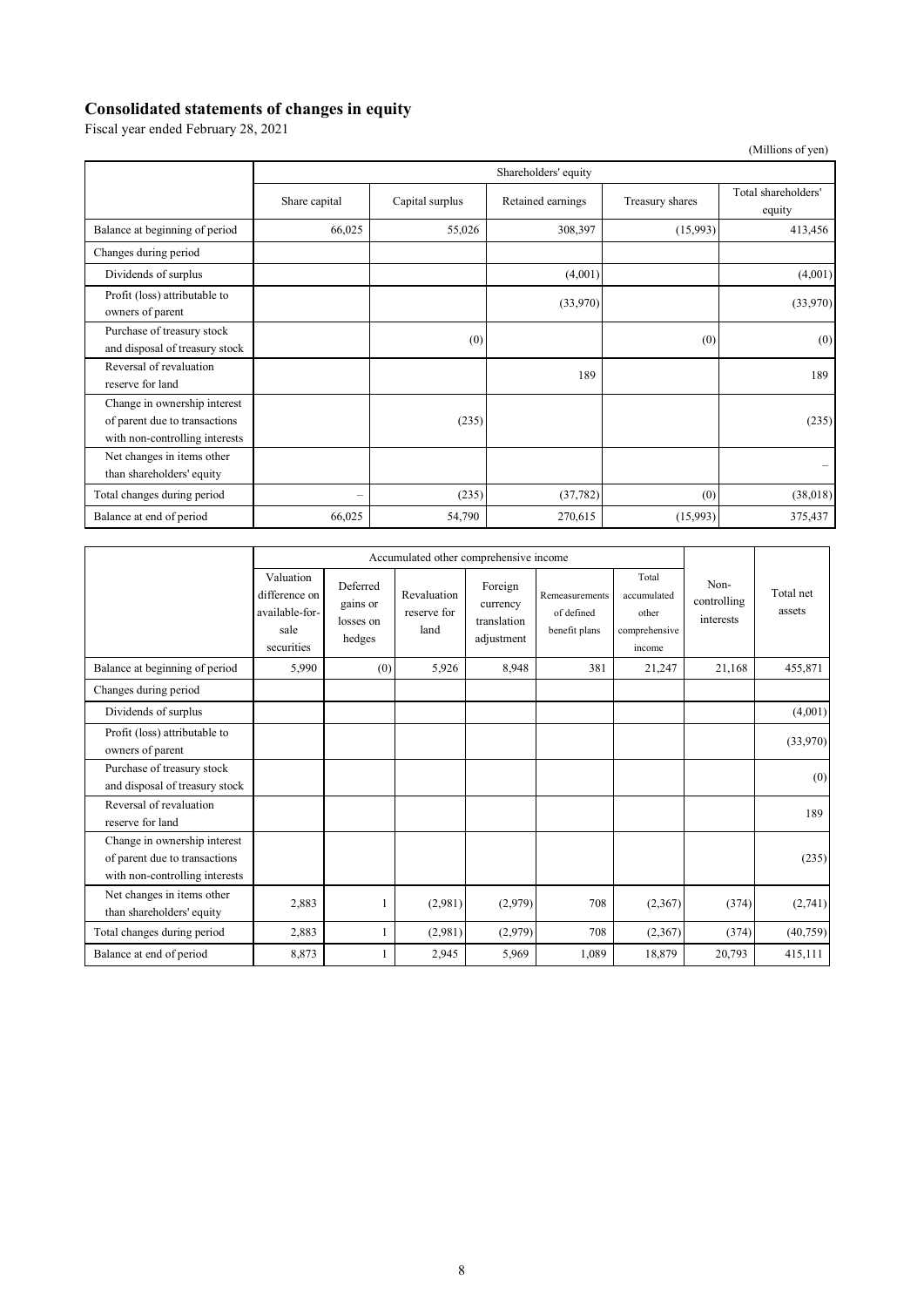#### Fiscal year ended February 28, 2022

(Millions of yen)

|                                                                                                 | Shareholders' equity     |                 |                   |                 |                               |
|-------------------------------------------------------------------------------------------------|--------------------------|-----------------|-------------------|-----------------|-------------------------------|
|                                                                                                 | Share capital            | Capital surplus | Retained earnings | Treasury shares | Total shareholders'<br>equity |
| Balance at beginning of period                                                                  | 66,025                   | 54,790          | 270,615           | (15,993)        | 375,437                       |
| Changes during period                                                                           |                          |                 |                   |                 |                               |
| Dividends of surplus                                                                            |                          |                 | (4,001)           |                 | (4,001)                       |
| Profit (loss) attributable to<br>owners of parent                                               |                          |                 | 5,360             |                 | 5,360                         |
| Purchase of treasury stock<br>and disposal of treasury stock                                    |                          | $\theta$        |                   | (0)             | (0)                           |
| Reversal of revaluation<br>reserve for land                                                     |                          |                 |                   |                 |                               |
| Change in ownership interest<br>of parent due to transactions<br>with non-controlling interests |                          |                 |                   |                 |                               |
| Net changes in items other<br>than shareholders' equity                                         |                          |                 |                   |                 |                               |
| Total changes during period                                                                     | $\overline{\phantom{0}}$ | $\mathbf{0}$    | 1,358             | (0)             | 1,357                         |
| Balance at end of period                                                                        | 66,025                   | 54,790          | 271,973           | (15,994)        | 376,795                       |

|                                                                                                 | Accumulated other comprehensive income                             |                                             |                                    |                                                  |                                               |                                                          |                                  |                          |
|-------------------------------------------------------------------------------------------------|--------------------------------------------------------------------|---------------------------------------------|------------------------------------|--------------------------------------------------|-----------------------------------------------|----------------------------------------------------------|----------------------------------|--------------------------|
|                                                                                                 | Valuation<br>difference on<br>available-for-<br>sale<br>securities | Deferred<br>gains or<br>losses on<br>hedges | Revaluation<br>reserve for<br>land | Foreign<br>currency<br>translation<br>adjustment | Remeasurements<br>of defined<br>benefit plans | Total<br>accumulated<br>other<br>comprehensive<br>income | Non-<br>controlling<br>interests | Total net<br>assets      |
| Balance at beginning of period                                                                  | 8,873                                                              |                                             | 2,945                              | 5,969                                            | 1,089                                         | 18,879                                                   | 20,793                           | 415,111                  |
| Changes during period                                                                           |                                                                    |                                             |                                    |                                                  |                                               |                                                          |                                  |                          |
| Dividends of surplus                                                                            |                                                                    |                                             |                                    |                                                  |                                               |                                                          |                                  | (4,001)                  |
| Profit (loss) attributable to<br>owners of parent                                               |                                                                    |                                             |                                    |                                                  |                                               |                                                          |                                  | 5,360                    |
| Purchase of treasury stock<br>and disposal of treasury stock                                    |                                                                    |                                             |                                    |                                                  |                                               |                                                          |                                  | (0)                      |
| Reversal of revaluation<br>reserve for land                                                     |                                                                    |                                             |                                    |                                                  |                                               |                                                          |                                  | $\overline{\phantom{m}}$ |
| Change in ownership interest<br>of parent due to transactions<br>with non-controlling interests |                                                                    |                                             |                                    |                                                  |                                               |                                                          |                                  |                          |
| Net changes in items other<br>than shareholders' equity                                         | (1,444)                                                            | (1)                                         |                                    | 5,026                                            | (686)                                         | 2,893                                                    | 1,126                            | 4,020                    |
| Total changes during period                                                                     | (1,444)                                                            | (1)                                         |                                    | 5,026                                            | (686)                                         | 2,893                                                    | 1,126                            | 5,378                    |
| Balance at end of period                                                                        | 7.429                                                              | (0)                                         | 2,945                              | 10,995                                           | 403                                           | 21,773                                                   | 21,919                           | 420,489                  |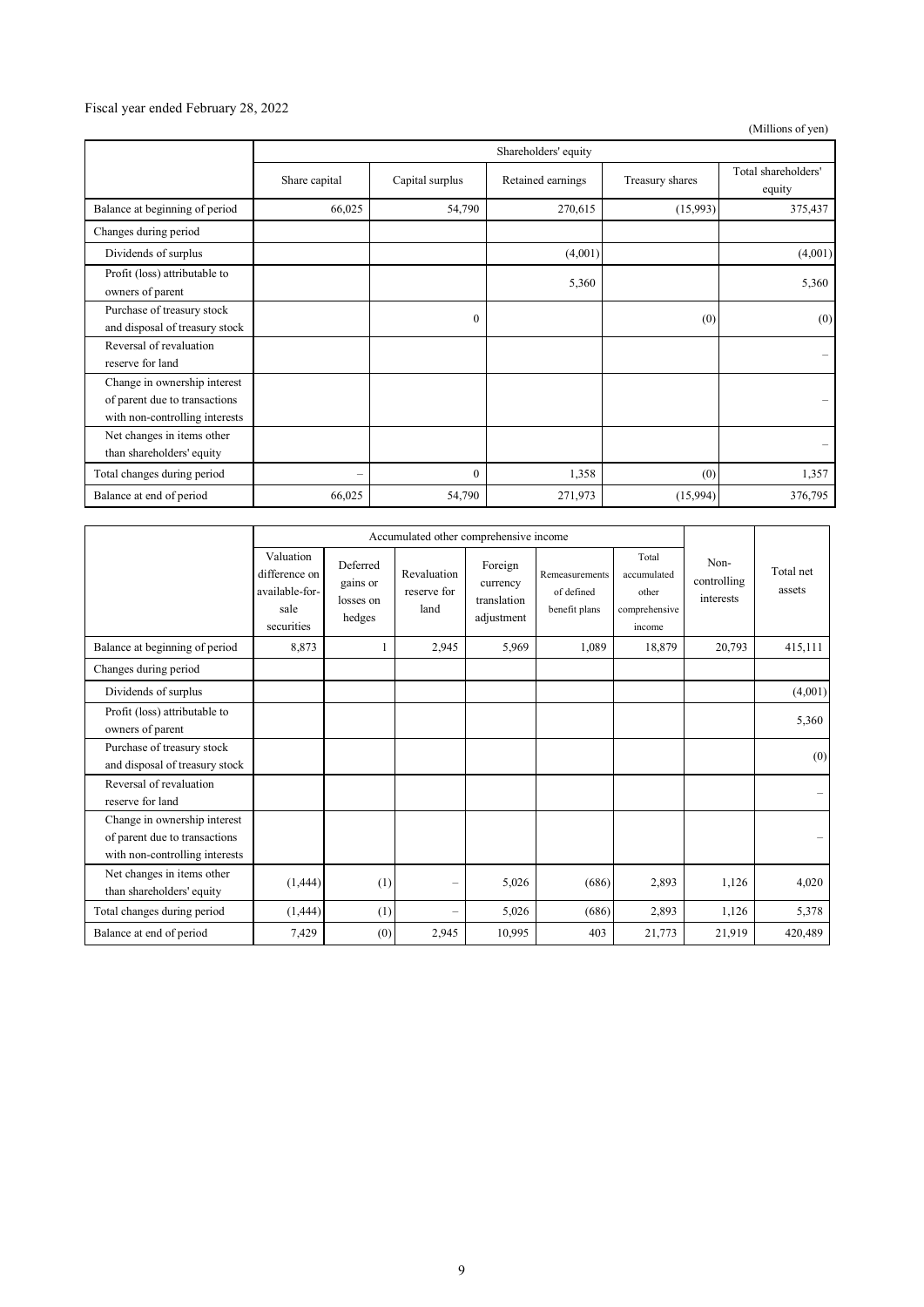### **Consolidated statements of cash flows**

|                                                                 |                   | (Millions of yen) |
|-----------------------------------------------------------------|-------------------|-------------------|
|                                                                 | Fiscal year ended | Fiscal year ended |
|                                                                 | February 28, 2021 | February 28, 2022 |
| Cash flows from operating activities                            |                   |                   |
| Profit (loss) before income taxes                               | (31, 838)         | 3,667             |
| Depreciation                                                    | 27,982            | 31,428            |
| Impairment losses                                               | 6,846             | 2,619             |
| Amortization of goodwill                                        | 134               | 240               |
| Increase (decrease) in allowance for doubtful accounts          | 270               | (329)             |
| Increase (decrease) in retirement benefit liability             | (2,049)           | (2,661)           |
| Increase (decrease) in provision for retirement benefits for    |                   |                   |
| directors (and other officers)                                  | 33                | (53)              |
| Increase (decrease) in provision for point card certificates    | (369)             | (1, 491)          |
| Increase(decrease) in allowance for loss on repair construction |                   |                   |
| of building                                                     | 71                | (3,661)           |
| Interest and dividend income                                    | (1,666)           | (1,607)           |
| Interest expenses                                               | 4,736             | 4,651             |
| Share of loss (profit) of entities accounted for using equity   |                   |                   |
| method                                                          | (1,012)           | (1, 462)          |
| Loss on retirement of non-current assets                        | 629               | 2,883             |
| Subsidy income                                                  | (3,249)           | (1,110)           |
| Gain on forgiveness of lease obligations                        | (1,680)           | (467)             |
| Loss related to COVID-19                                        | 10,321            | 2,207             |
| Loss (gain) on sale of investment securities                    | 234               | (2,501)           |
| Gain on forgiveness of debt                                     |                   | (313)             |
| Decrease (increase) in trade receivables                        | 15,151            | 4,612             |
| Decrease (increase) in inventories                              | 1,998             | 4,178             |
| Increase (decrease) in trade payables                           | (14, 846)         | 6,040             |
| Increase (decrease) in advances received                        | 11,196            | 5,058             |
| Increase (decrease) in accounts payable - other                 | 12,571            | (12, 552)         |
| Other, net                                                      | 17,280            | (6,956)           |
| Subtotal                                                        | 52,745            | 32,419            |
| Interest and dividends received                                 | 2,442             | 2,798             |
| Interest paid                                                   | (4,707)           | (4,665)           |
| Subsidies received                                              | 3,249             | 1,110             |
| Loss related to COVID-19 paid                                   | (7,160)           | (1,630)           |
| Income taxes paid                                               | (2,848)           | (8,989)           |
| Net cash provided by (used in) operating activities             | 43,720            | 21,044            |
| Cash flows from investing activities                            |                   |                   |
| Payments into time deposits                                     |                   | (188)             |
| Proceeds from withdrawal of time deposits                       | 2                 |                   |
| Purchase of short-term and long-term investment securities      | (32)              | (33)              |
| Proceeds from sale and redemption of short-term and long-       |                   |                   |
| term investment securities                                      | 316               | 1,153             |
| Purchase of property, plant and equipment and intangible        |                   |                   |
| assets                                                          | (23, 421)         | (32,939)          |
| Payments for asset retirement obligations                       | (1,847)           | (114)             |
| Purchase of shares of subsidiaries and associates               | (2,409)           | (456)             |
| Proceeds from sale of shares of subsidiaries and associates     | 378               |                   |
| Payments for sale of shares of subsidiaries resulting in change |                   |                   |
| in scope of consolidation                                       | (638)             |                   |
| Net decrease (increase) in short-term loans receivable          |                   | (2,772)           |
| Other, net                                                      | 618               | (1,769)           |
| Net cash provided by (used in) investing activities             | (27, 034)         | (37, 120)         |
|                                                                 |                   |                   |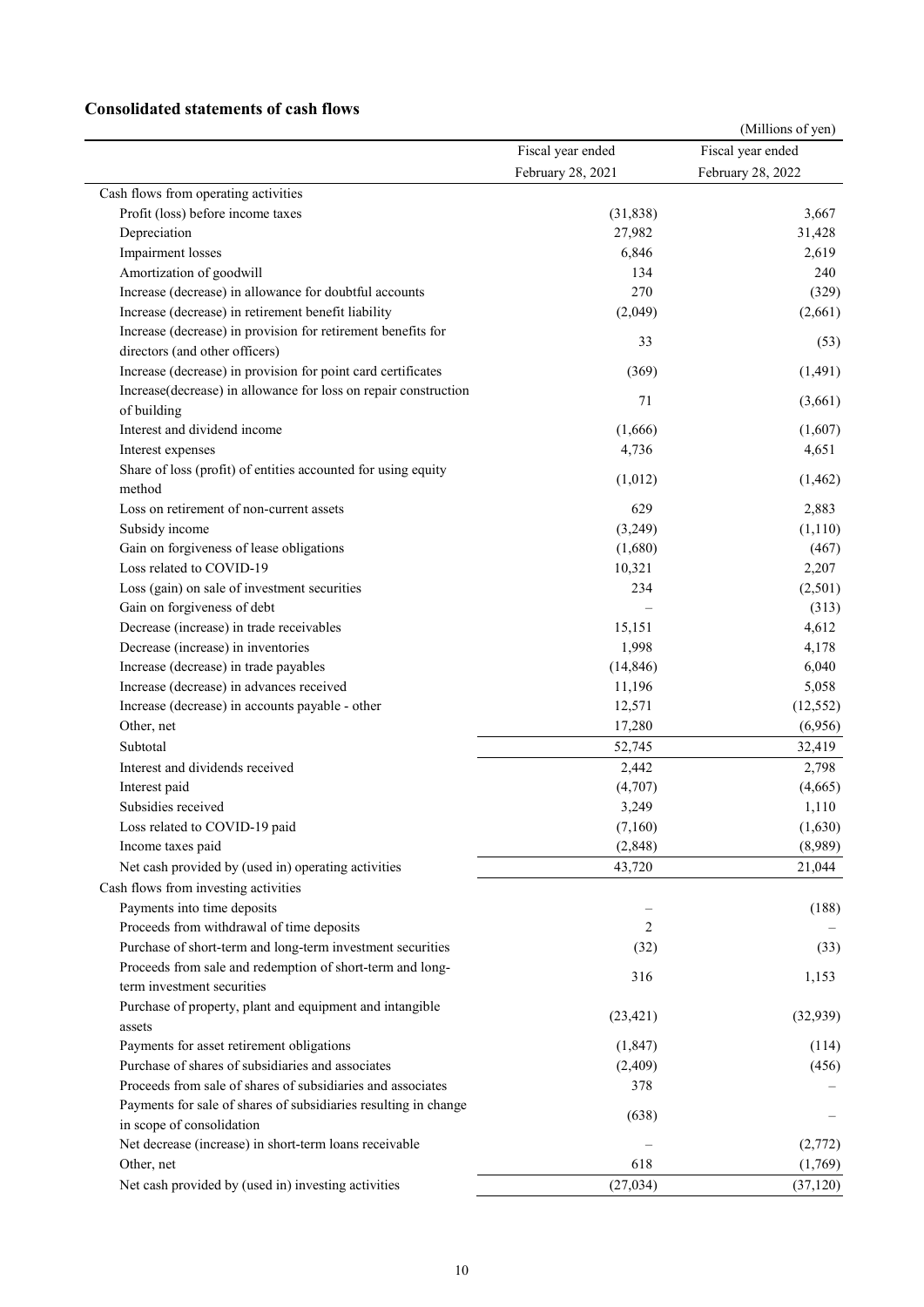|                                                               |                   | (Millions of yen) |
|---------------------------------------------------------------|-------------------|-------------------|
|                                                               | Fiscal year ended | Fiscal year ended |
|                                                               | February 28, 2021 | February 28, 2022 |
| Cash flows from financing activities                          |                   |                   |
| Net increase (decrease) in short-term borrowings              | 7,500             |                   |
| Proceeds from long-term borrowings                            | 56,416            | 21,185            |
| Repayments of long-term borrowings                            | (34,665)          | (13,160)          |
| Net increase (decrease) in commercial papers                  | 10,000            | (10,000)          |
| Proceeds from issuance of bonds                               |                   | 20,000            |
| Redemption of bonds                                           | (25,105)          | (10,092)          |
| Repayments of lease obligations                               | (7,305)           | (8,319)           |
| Dividends paid                                                | (4,001)           | (4,001)           |
| Purchase of shares of subsidiaries not resulting in change in | (200)             |                   |
| scope of consolidation                                        |                   |                   |
| Other, net                                                    | (336)             | (370)             |
| Net cash provided by (used in) financing activities           | 2,303             | (4,758)           |
| Effect of exchange rate change on cash and cash equivalents   | (2,080)           | 4,511             |
| Net increase (decrease) in cash and cash equivalents          | 16,909            | (16,323)          |
| Cash and cash equivalents at beginning of period              | 88,411            | 105,320           |
| Cash and cash equivalents at end of period                    | 105,320           | 88,996            |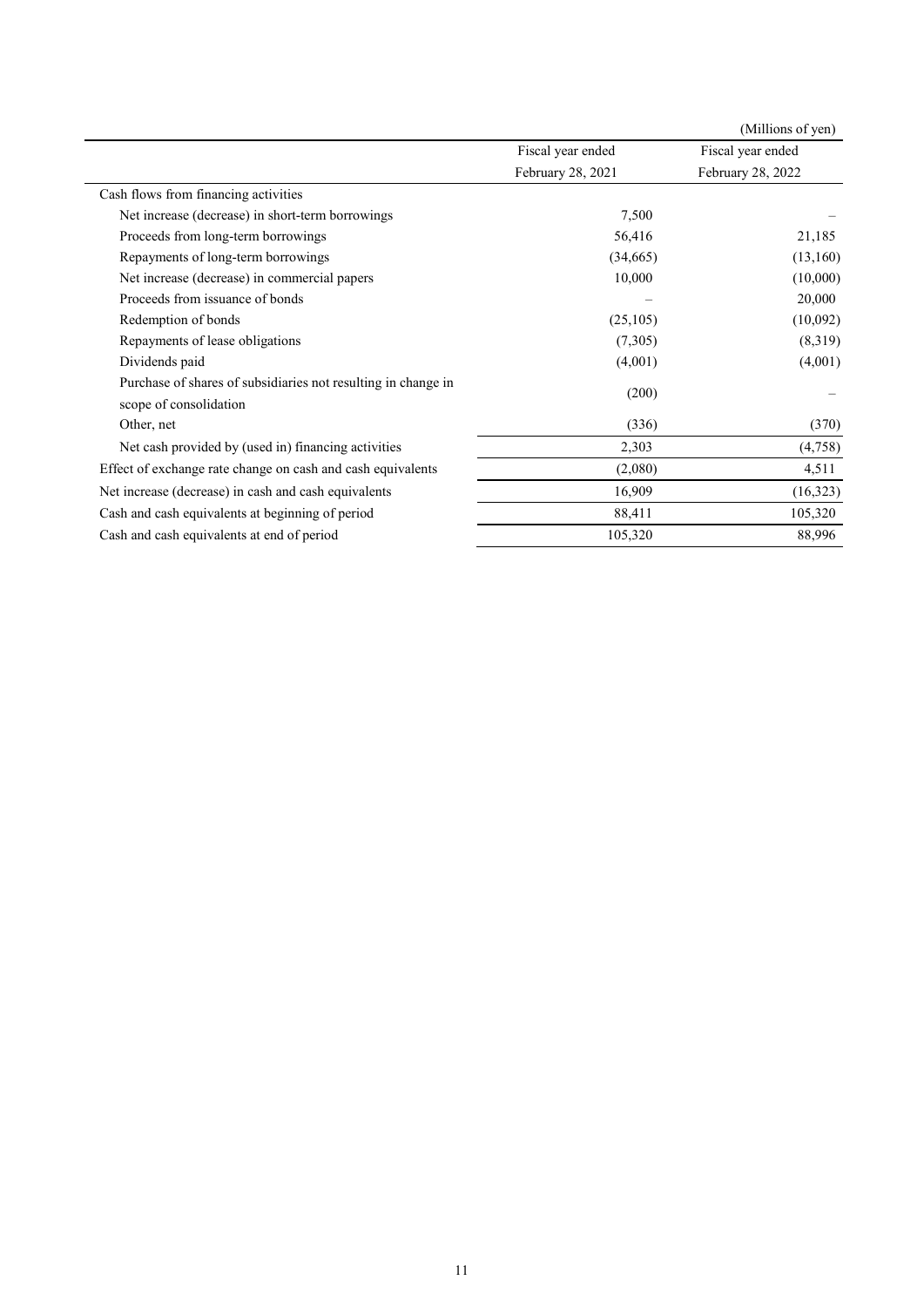#### Qualitative Information about Consolidated Operating Results

During the consolidated fiscal year under review, the Japanese economy yo-yoed amid the impact of the pandemic. Following another wave of infections beginning in July 2021, consumer confidence and capital spending declined, resulting in negative GDP growth for the July–September quarter. Subsequently, the vaccine rollout brought case numbers under control and the state of emergency was lifted at the end of September 2021. Economic activity and consumer spending then started to recover. Consequently, real GDP growth turned positive for the October–December quarter. However, after the Omicron variant dashed hopes of an end to the pandemic, travel and consumer confidence have slowed since January 2022. The outlook has been further mired by inflation pressures caused by soaring oil prices and market pessimism over Russia–Ukraine tensions.

Our department stores constitute the source of the Takashimaya brand value and our core business. Although sales picked up after the state of emergency was lifted, they are yet to return to pre-pandemic levels, partly because of the impact of Omicron. We face a pressing need to turn the department store business around from the effects of the pandemic. This situation also presents an impetus for a program of cost optimization. Starting from the year under review, which marks the first year of our 3-Year Strategy (2021–2023), we are working on a program of cost optimization to return the business to profit. This program includes measures for enhancing merchandise and services in order to restore takings in department stores. Meanwhile, to build a leaner and fitter organization, we are reducing operating costs by slimming down organizational structures and insourcing more business processes. Additionally, in August, we revamped the Takashimaya Online Store as part of our efforts to achieve our 2023 target of 50 billion yen in ecommerce sales. The new e-commerce website has performed well, with strong marketing campaigns for seasonal products such as traditional New Year foods (Osechi) and Valentines gifts.

Toshin Development, a commercial property developer that spearheads our groupwide Machidukuri Strategy, continued efforts in hub development (developing assets around hubs) and business development (capturing business opportunities) in Japan and overseas. In Japan, it focused on developing the vicinity of Nagareyama Otakanomori Shopping Center—the Nagareyama Otakanomori area in Chiba Prefecture. In Vietnam, it worked on Starlake Project, a township development in Hanoi. Together with Toshin Development, we are working to diversify our assets. For example, in November 2021, Toshin Development opened an office complex (Azalea Terrace) in front of Nagareyama Otakanomori Station and acquired residential property in Tokyo's Meguro Ward. In another example, we opened Nihombashi 3-chome Square, a green building funded by proceeds from Takashimaya Green Bond. Issued in December 2021, Takashimaya Green Bond is an ESG bond designed to fund projects that support environmental sustainability. These efforts help advance the Machidukuri Strategy and generate stable income.

Regarding the finance business, we have opened a financial counters business as a new form of